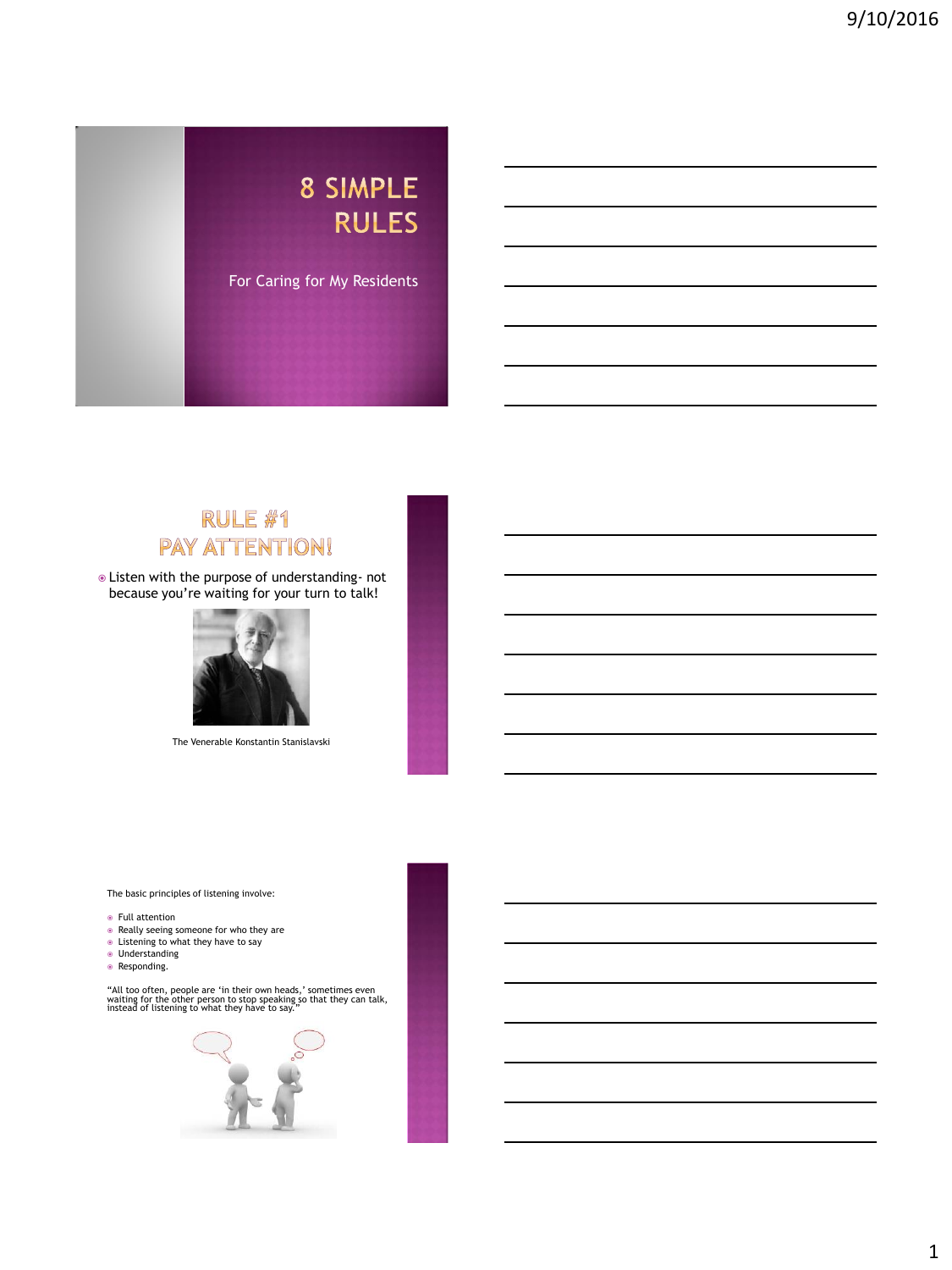#### Never Assume

How do you know what the person *needs* if you didn't take the time to listen to what they have to say?



#### Be a detective!

 Residents with Dementia can say one thing and mean another



#### Don't dismiss *anything!*

- 
- Trust your instincts The tiniest sign can be the difference between life and death

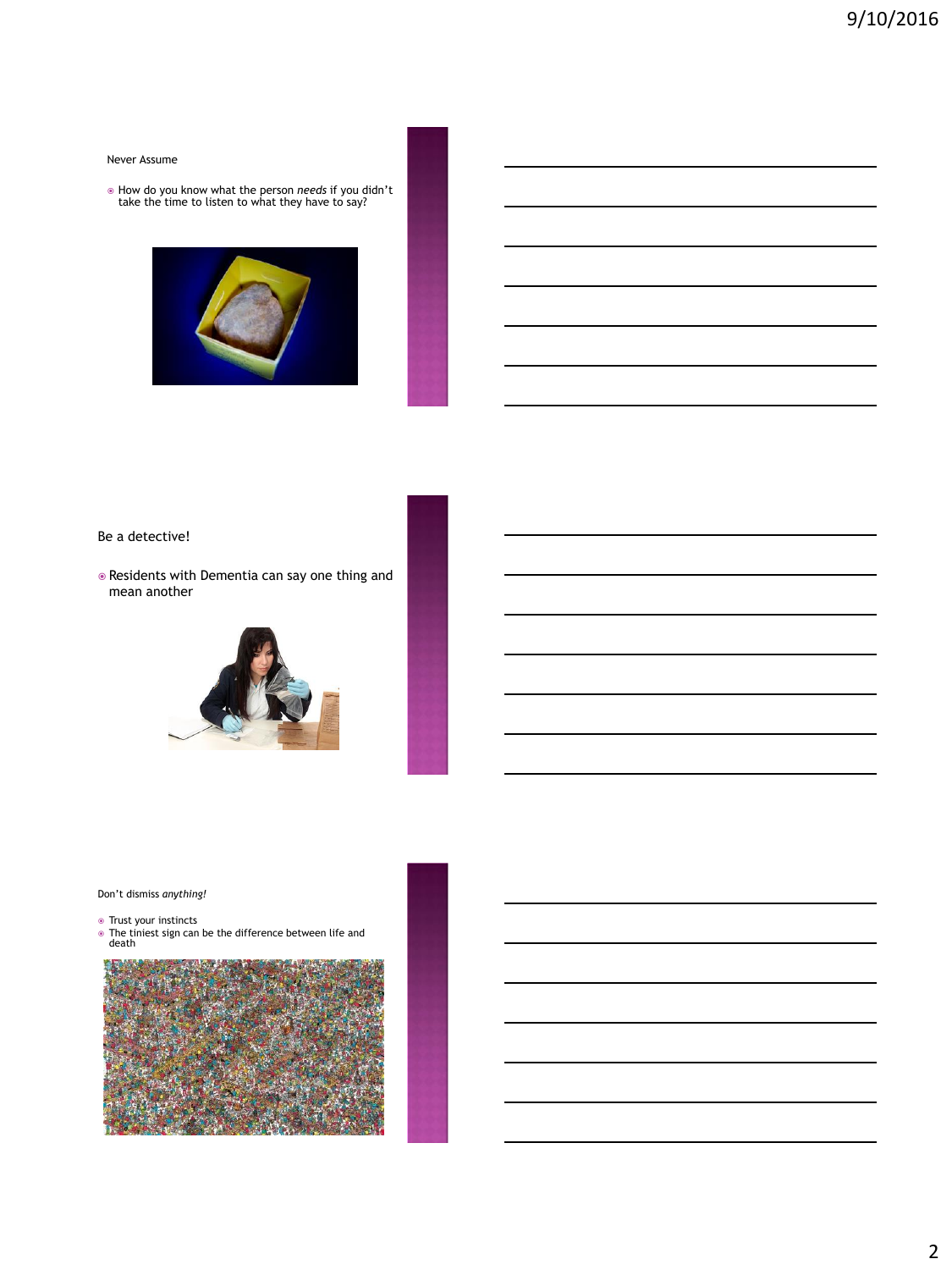

Pay attention to *everything* that is being said, both verbally *and* physically

Listen with *all* of your senses



# RULE #2 BE AWARE OF YOUR BODY<br>LANGUAGE!

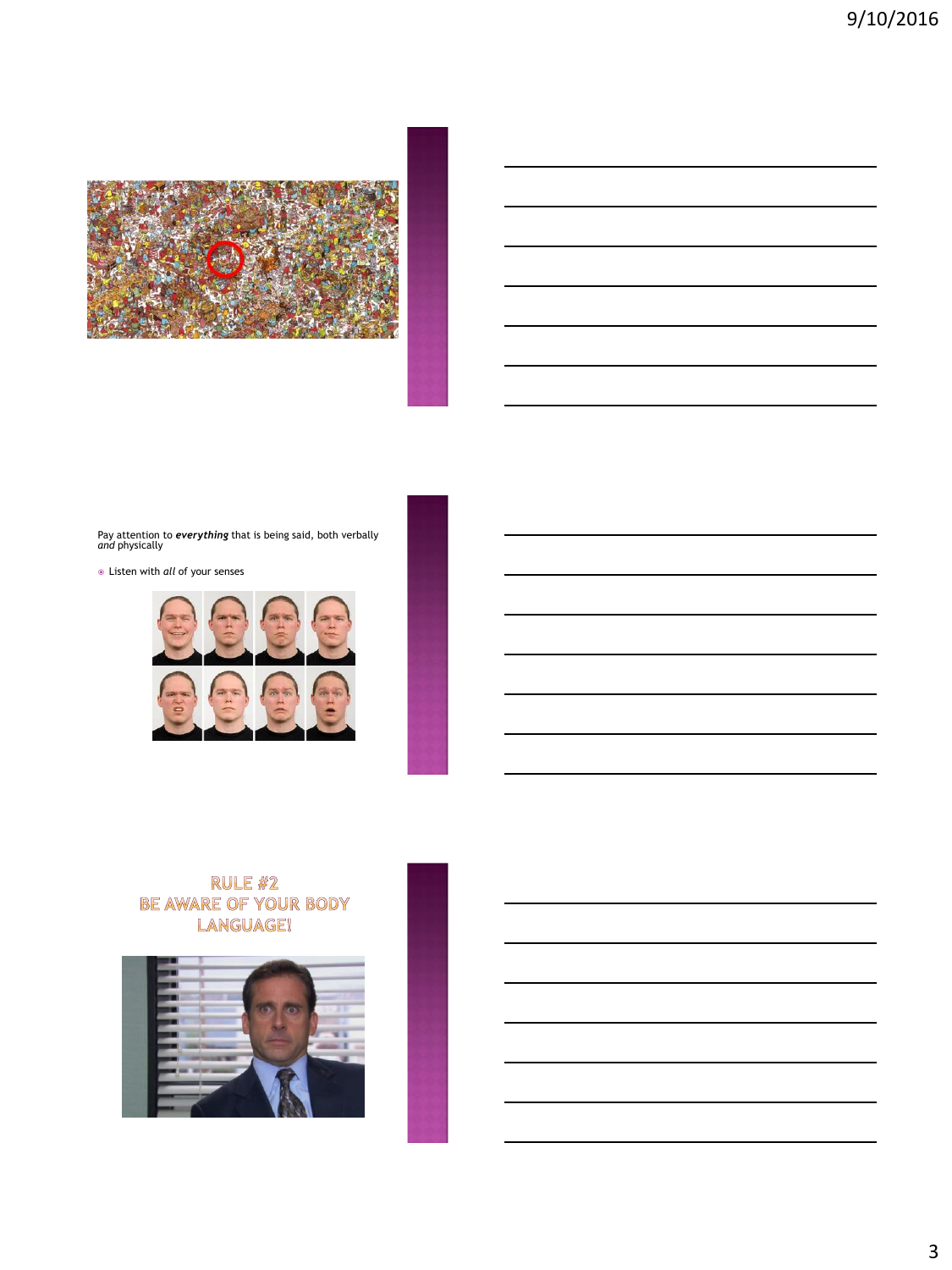Understand Your Body Text



 *Everything* that you communicate with your body!

Posture is Important!

The way you're standing tells a story



Men are *the worst*



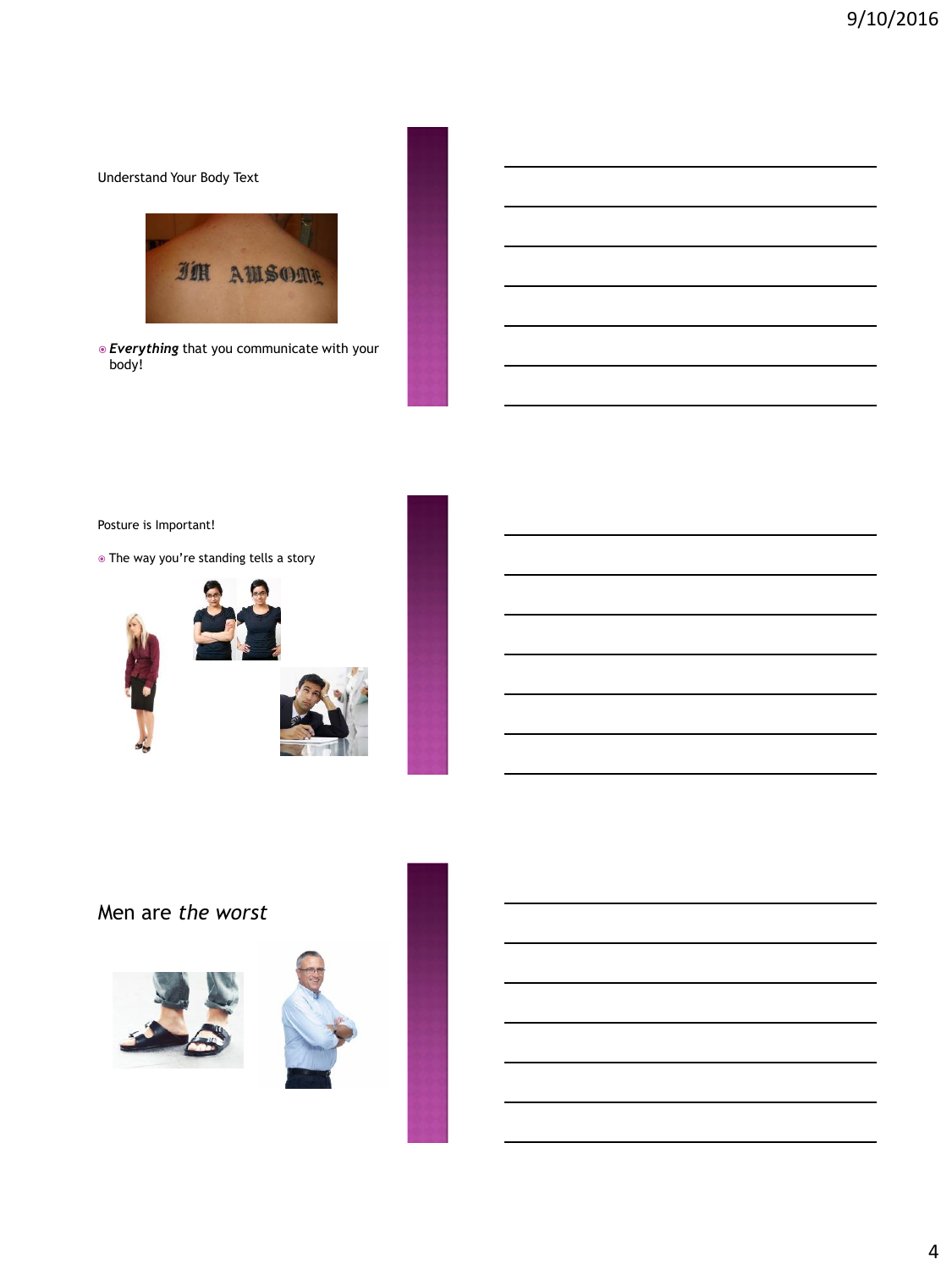Understand the importance of *where* you're standing



#### Facial expressions are *extremely* important!



#### Understand cultural differences



Chevy Nova

*DOESN'T GO!*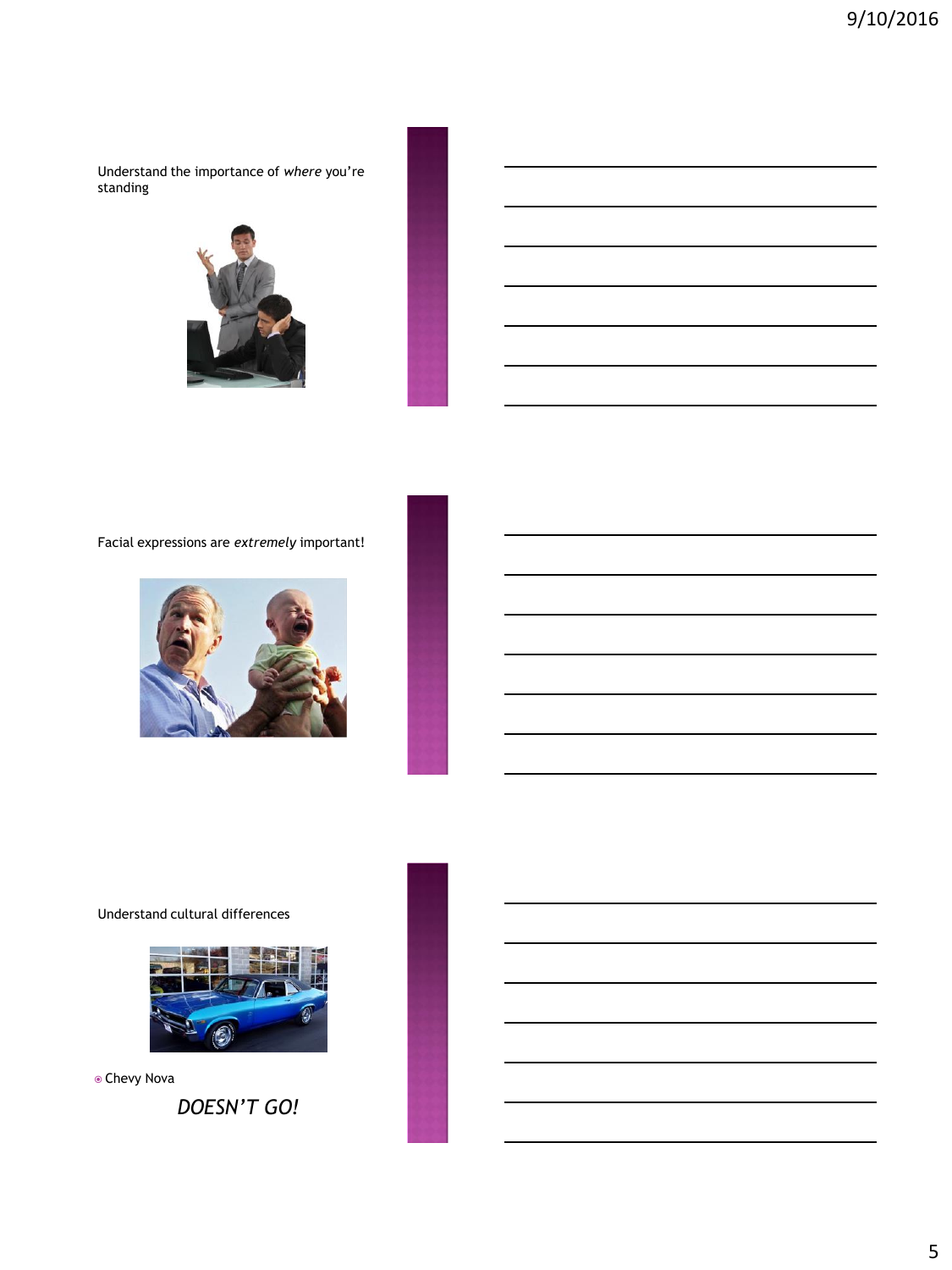Residents may not always understand *what* you're saying, but they'll will understand *how* you're saying it.



# RULE #3 **MAKE THEIR GOALS YOUR GOALS**



#### Ask questions!

- What do you want to do?
- What are your ideas?
- What's the best way to help you?
- How did you used to do this?

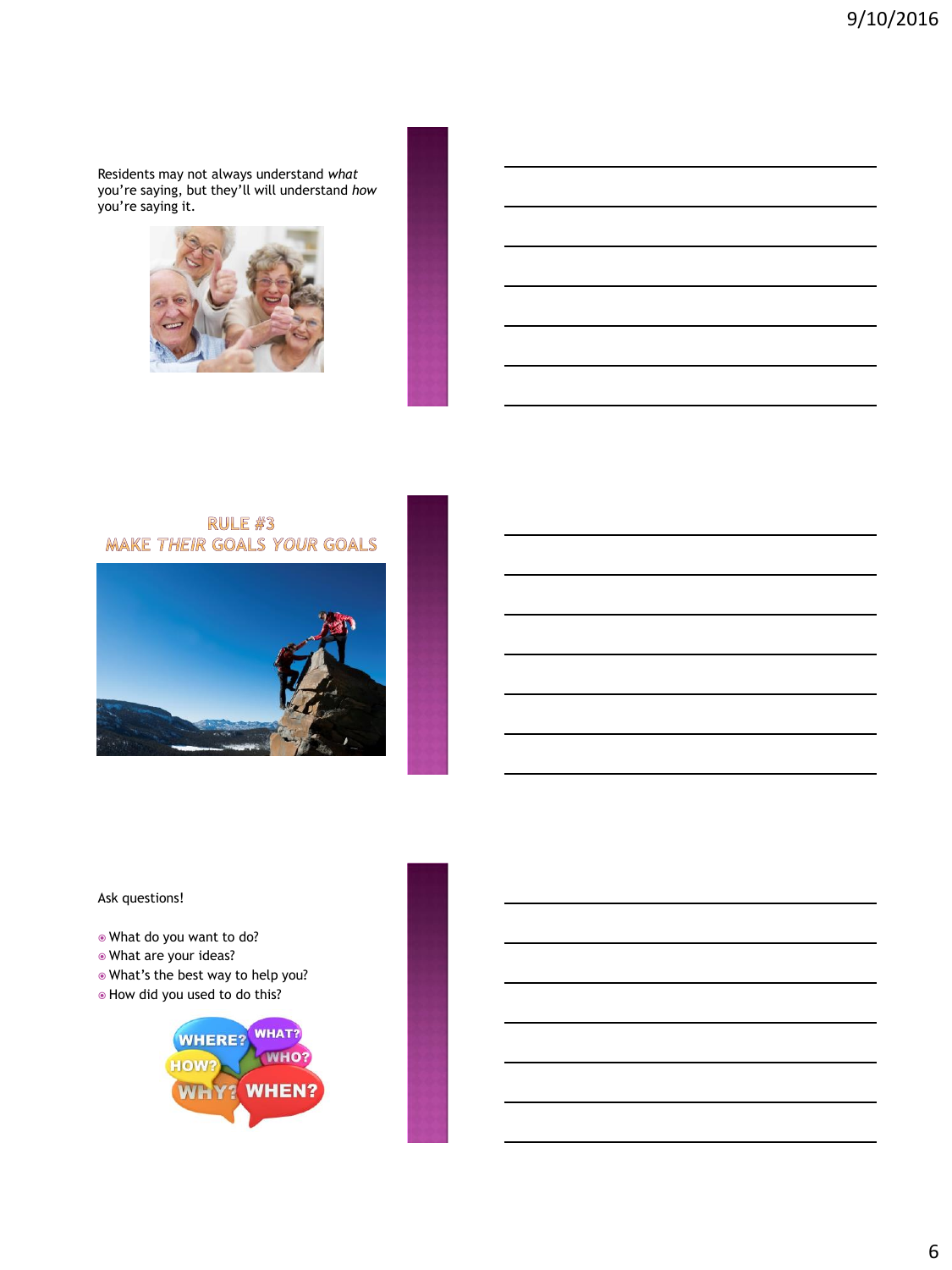What they want isn't always what they *want*.

- Be an emotional detective
- Saying, "I want to go home" can also mean, "I'm afraid."
- $\bullet$  "I'm hungry" can mean, "I need you to pay attention to me."
- Frequent bell ringing can mean, "I'm lonely."

How can you meet their goals?



If you *can't* meet their goals, can you move in that direction?

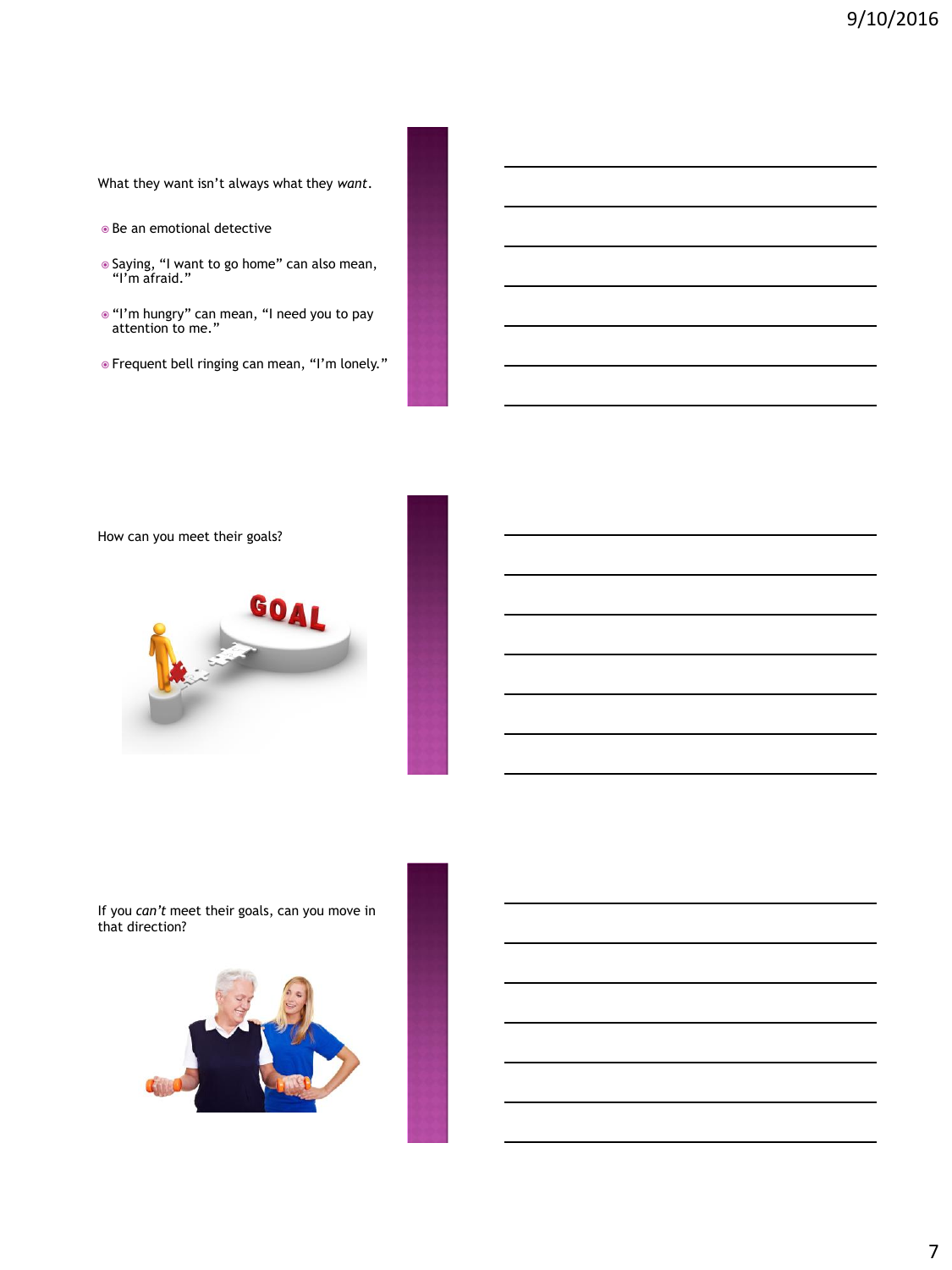Help them to make new goals



### **RULE #4** WIPE YOUR FEET WHEN YOU COME **TO WORK**





The First Noble Truth:

 Birth is suffering, aging is suffering, illness is suffering, death is suffering; union with what is displeasing is suffering; separation from what is pleasing is suffering; not to get what one wants is suffering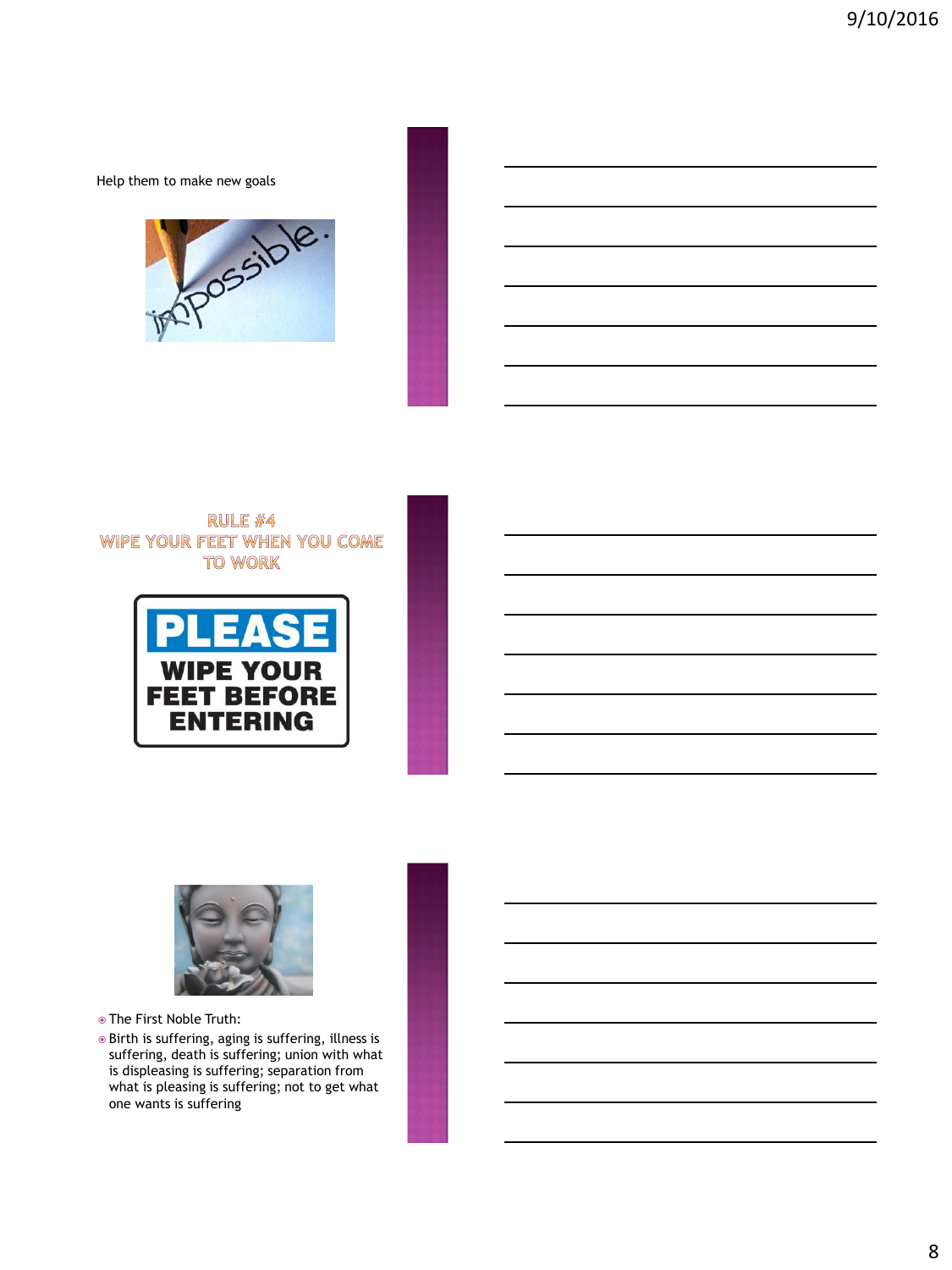It is not your residents' fault that you're having a bad day. Don't punish them because of what is happening with you!



Create an atmosphere of joy.

Happiness is a habit!



## **RULE #5 TAKE BREAKS!**

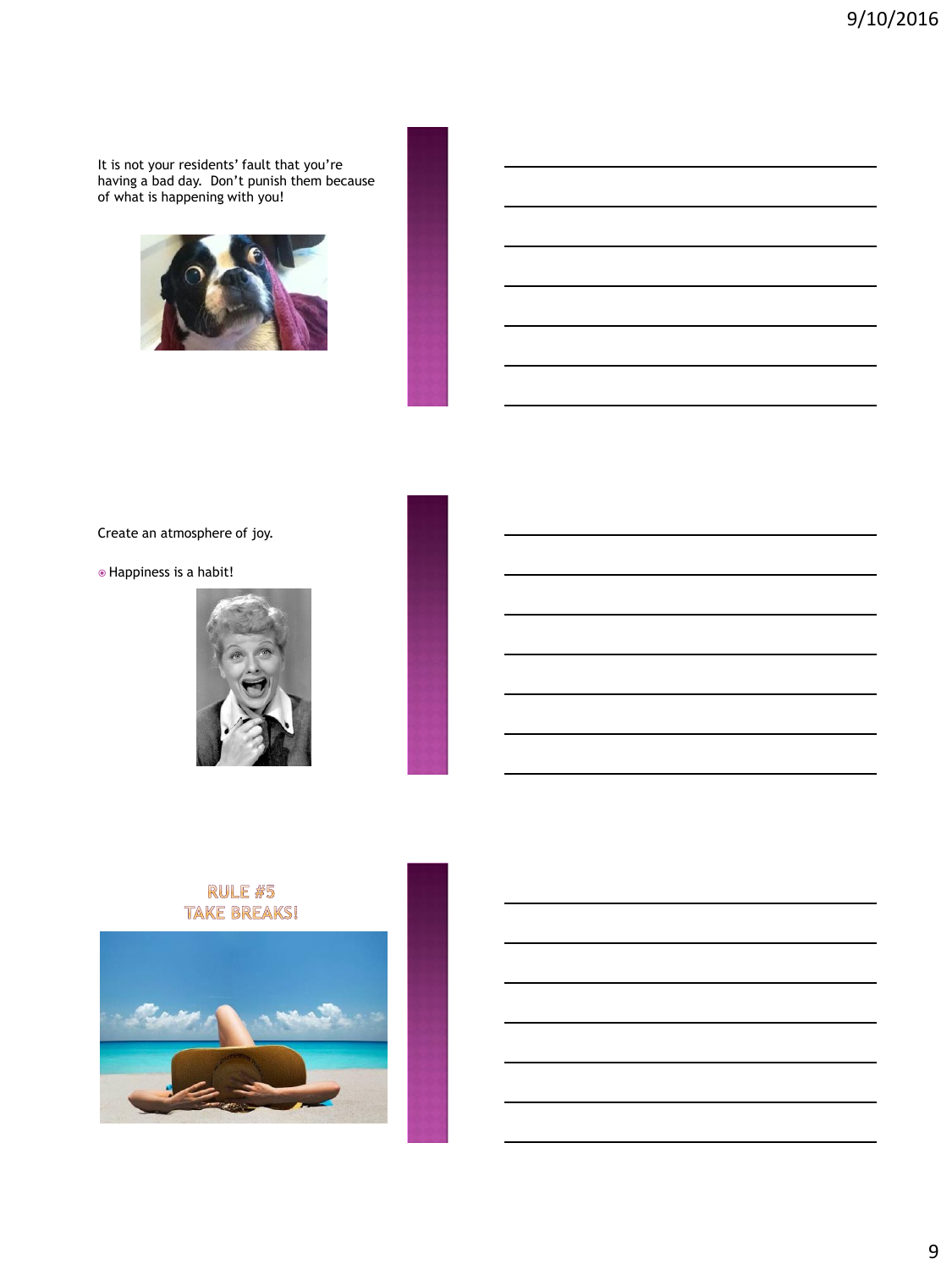- Any resident in your building would rather see you happy in 5 minutes, than angry right now.
- $\bullet$  If you feel frustrated or overwhelmed, step back and ask for help.



Caregiver burnout is a real thing, and NO ONE is immune.



*You* are your greatest investment.

 Take the time to be a better YOU so that you can be a better YOU for THEM!

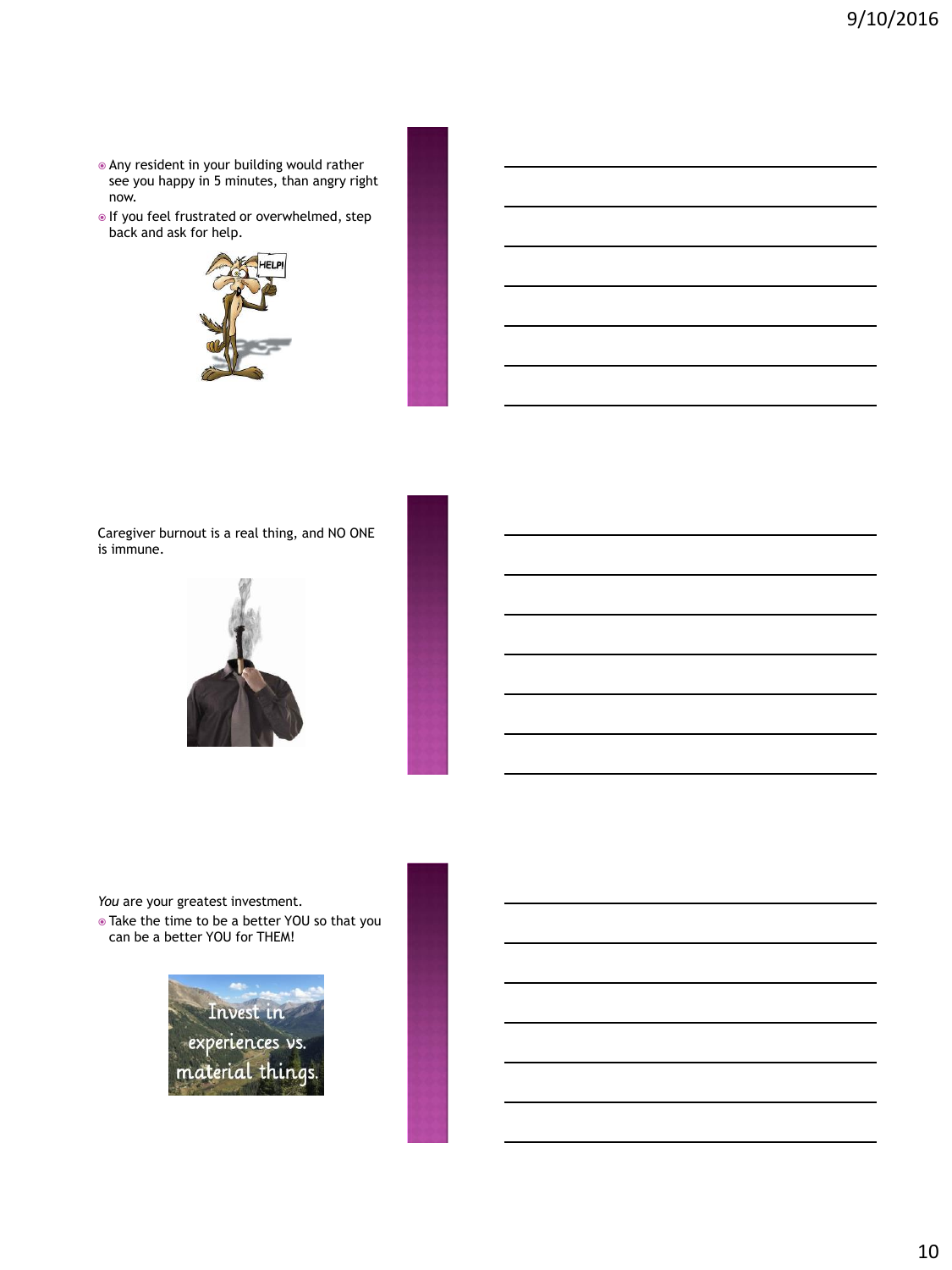RULE #6 RESIDENTS ARE PEOPLE, NOT JOBS!



- They are not furniture- when you're helping take them from one place to another, do them the courtesy of telling them before you move them.
- Don't talk over them
- Be *there* when you're *there.*
- They are not a bed to be filled, a room number, a case, or their illness.
- They are not something that's needs to be done as quickly as possible
- They have their own feelings, wants, needs, and desires.
- They have the right to be treated with dignity (a state or quality of being worthy) and respect.
- They are *human beings* who have lived an entire lifetime before they met you.

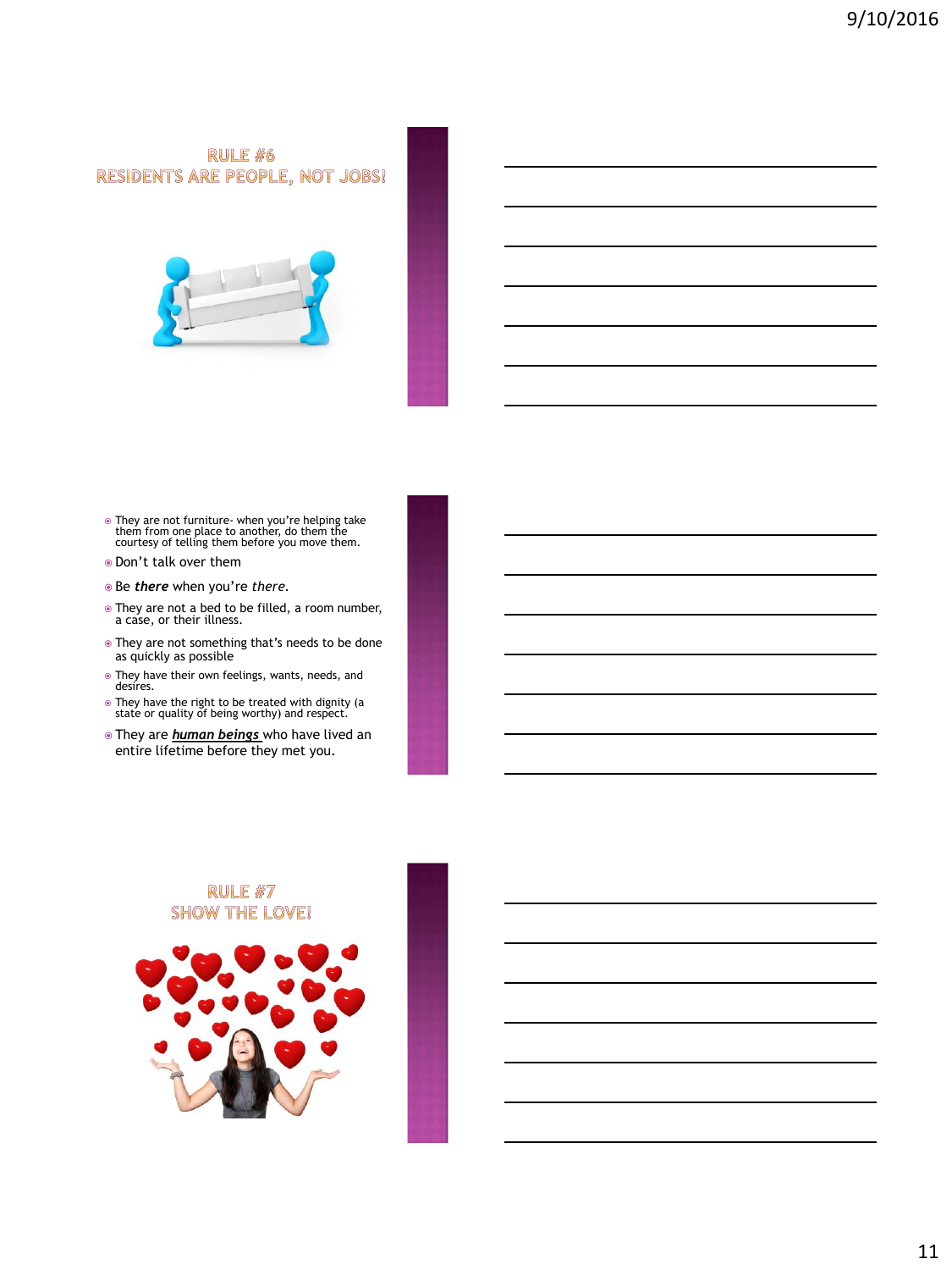- It is a privilege to spend someone's final days with them. Take time to learn their stories.
- If you care about what you do, everything else will fall into place.
- Remember that you are their family when their family isn't around.
- You may be the only friend they have.
- Be their *Person* with a capital P.
- Love them. Love them as a fellow living being. Love them as friends. Love them as family. Love them as people who are deserving of love.



Love is patient, love is kind. It does not envy, it does not boast, it is not proud. It is not rude, it is not self-seeking, it is not easily angered, it keeps no record of wrongs. Love does not delight in evil, but rejoices with the truth. It always protects, always trusts, always hopes, always perseveres. Love never fails. First Corinthians 13:4-8

## **RULE #8 KNOW YOUR HEART**

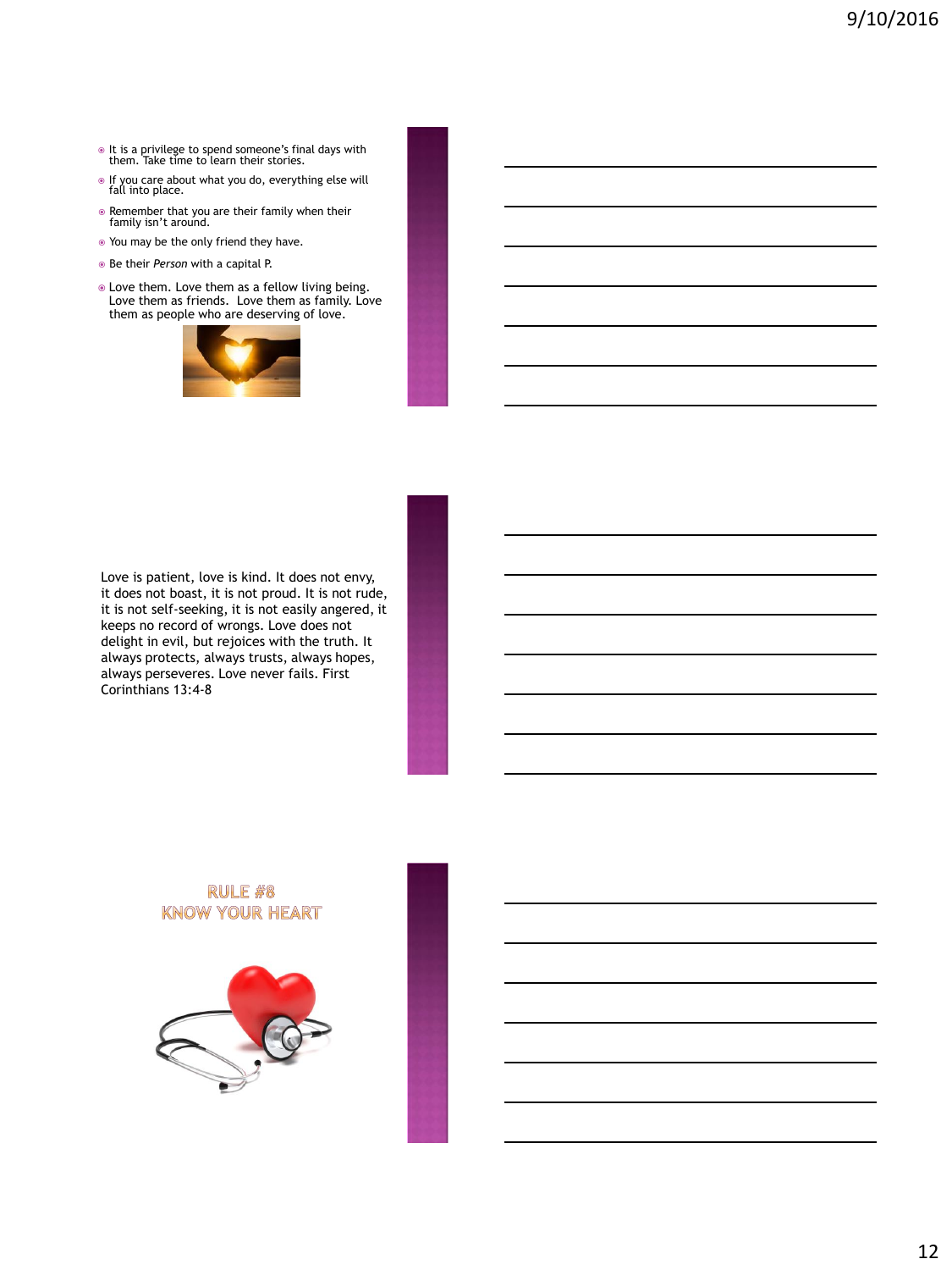You're always doing what's in your heart. You cant escape it.



You first started in this business for a reason. Remind yourself why that is!



If caring for people isn't what you love, than figure out what you *do* love, and go and do it!

*LIFE IS SHORT!!*